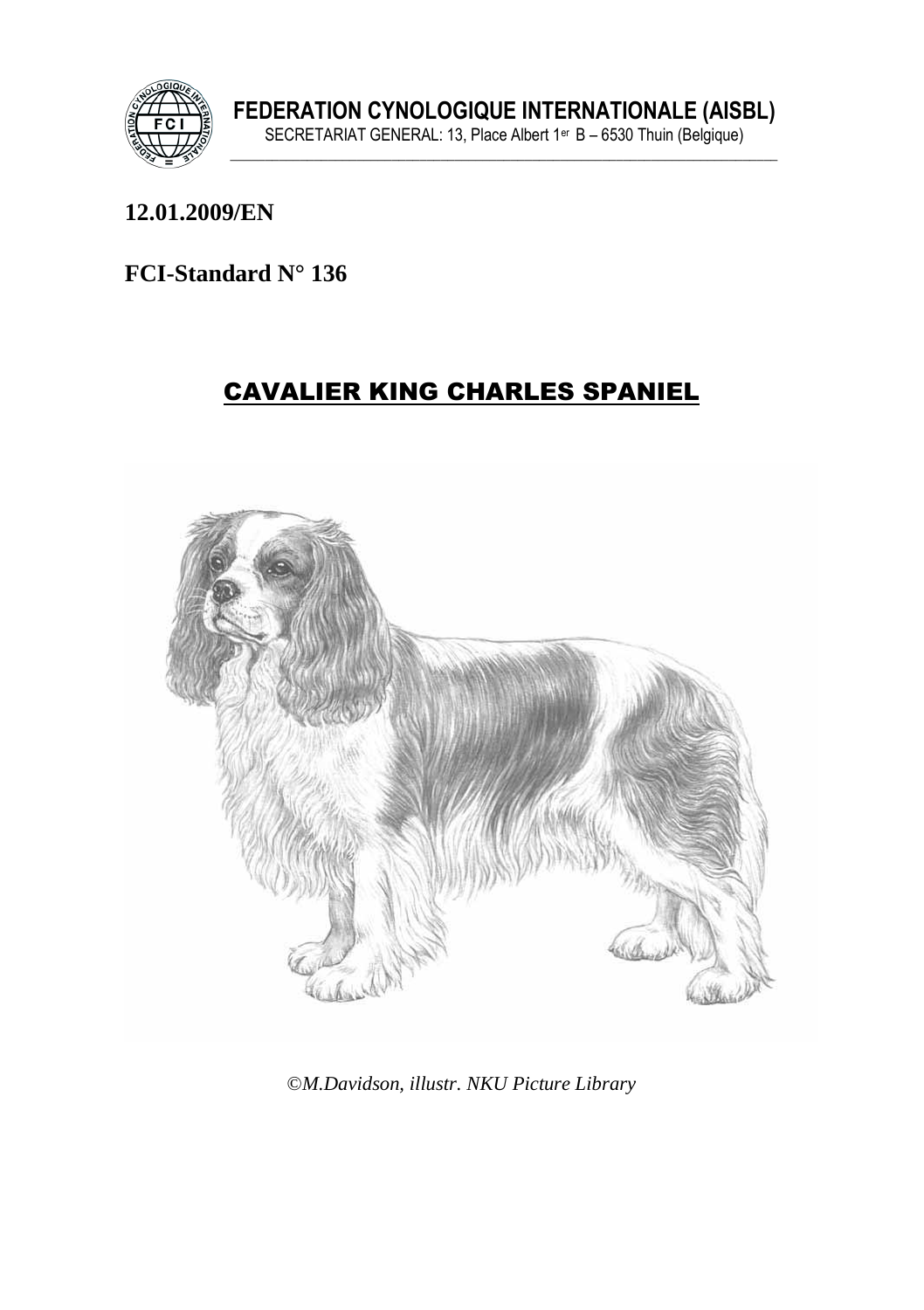**ORIGIN**: Great Britain.

# **DATE OF PUBLICATION OF THE OFFICIAL VALID STANDARD**: 04.11.2008.

### **UTILIZATION**: Companion and Toy.

**FCI-CLASSIFICATION**: Group 9 Companion and Toy Dogs. Section 7 English Toy Spaniels. Without working trial.

**GENERAL APPEARANCE**: Active, graceful and well balanced, with gentle expression.

**BEHAVIOUR / TEMPERAMENT:** Sporting, affectionate, absolutely fearless. Gay, friendly, non-aggressive; no tendency towards nervousness.

### **HEAD**

CRANIAL REGION: Skull: Almost flat between ears. Stop: Shallow.

#### FACIAL REGION:

Nose: Nostrils black and well developed without flesh marks.

Muzzle: Length from base of stop to tip of nose about 1 1/2 ins. (3,8 cm). Well tapered. Face well filled below eyes. Any tendency to snipiness undesirable.

Lips: Well developed and not pendulous.

Jaws/Teeth: Jaws strong, with a perfect, regular and complete scissor bite, i.e. the upper teeth closely overlapping the lower teeth and set square to the jaws.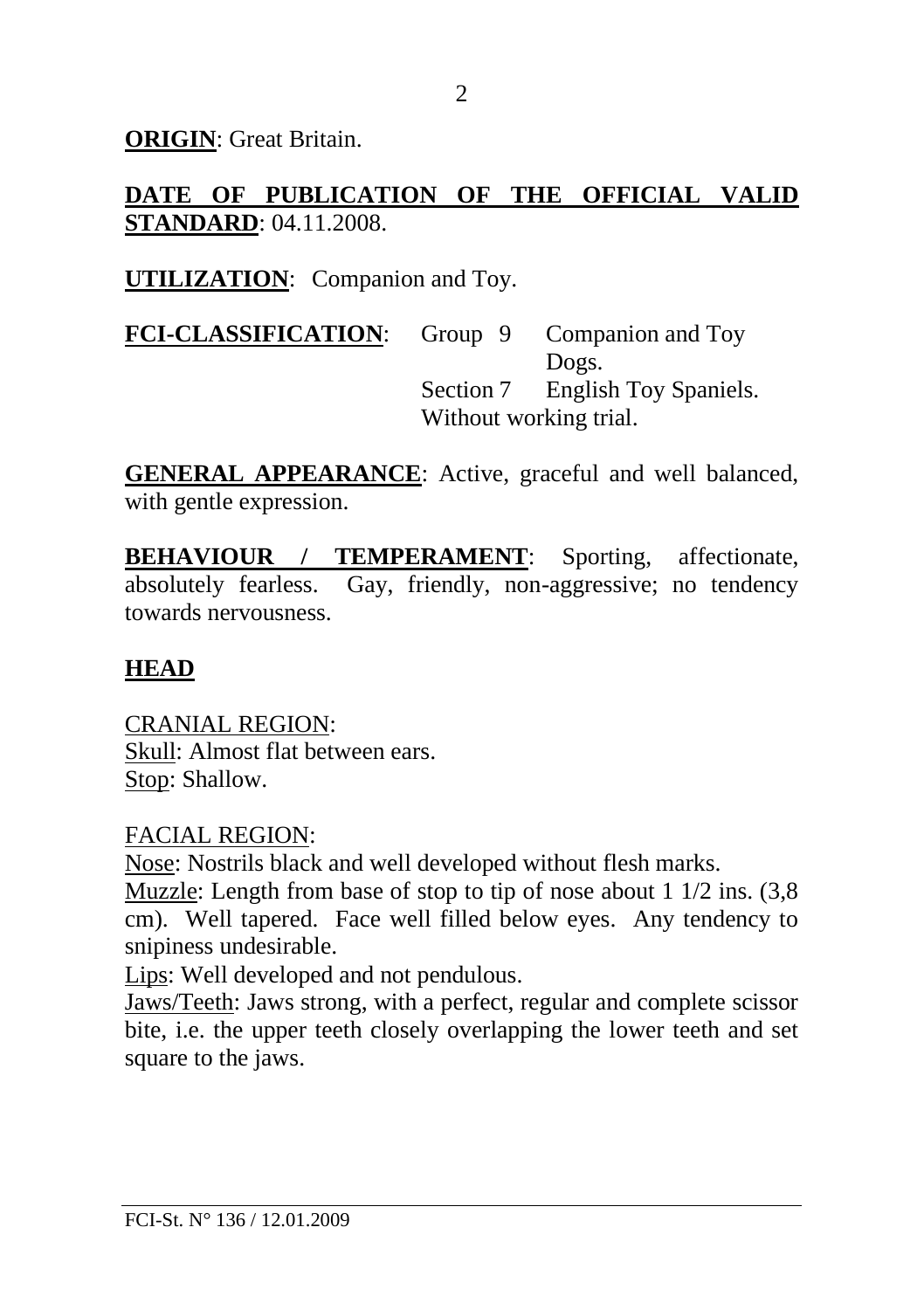Eyes: Large, dark, round but not prominent; spaced well apart. Ears: Long, set high, with plenty of feather.

**NECK**: Moderate length, slightly arched.

# **BODY**:

Back: Level. Loin: Short-coupled. Chest: Moderate; good spring of ribs.

**TAIL**: Length of tail in balance with body, well set on, carried happily but never much above the level of the back. Docking **previously** optional **when** no more than one-third **was** to be removed.

# **LIMBS**

### FOREQUARTERS:

General appearance: Legs moderately boned, straight. Shoulders: Well laid back. Forefeet: Compact, cushioned and well feathered.

### HINDQUARTERS:

General appearance: Legs with moderate bone. Stifle: Well turned. Hocks: No tendency to cow- or sickle-hocks. Hind feet: Compact, cushioned and well feathered.

**GAIT / MOVEMENT**: Free-moving and elegant in action, plenty of drive from behind. Fore-and hindlegs move parallel when viewed from in front and behind.

# **COAT**

Hair: Long, silky, free from curl. Slight wave permissible. Plenty of feathering. Totally free from trimming.

Colour: Recognized colours are: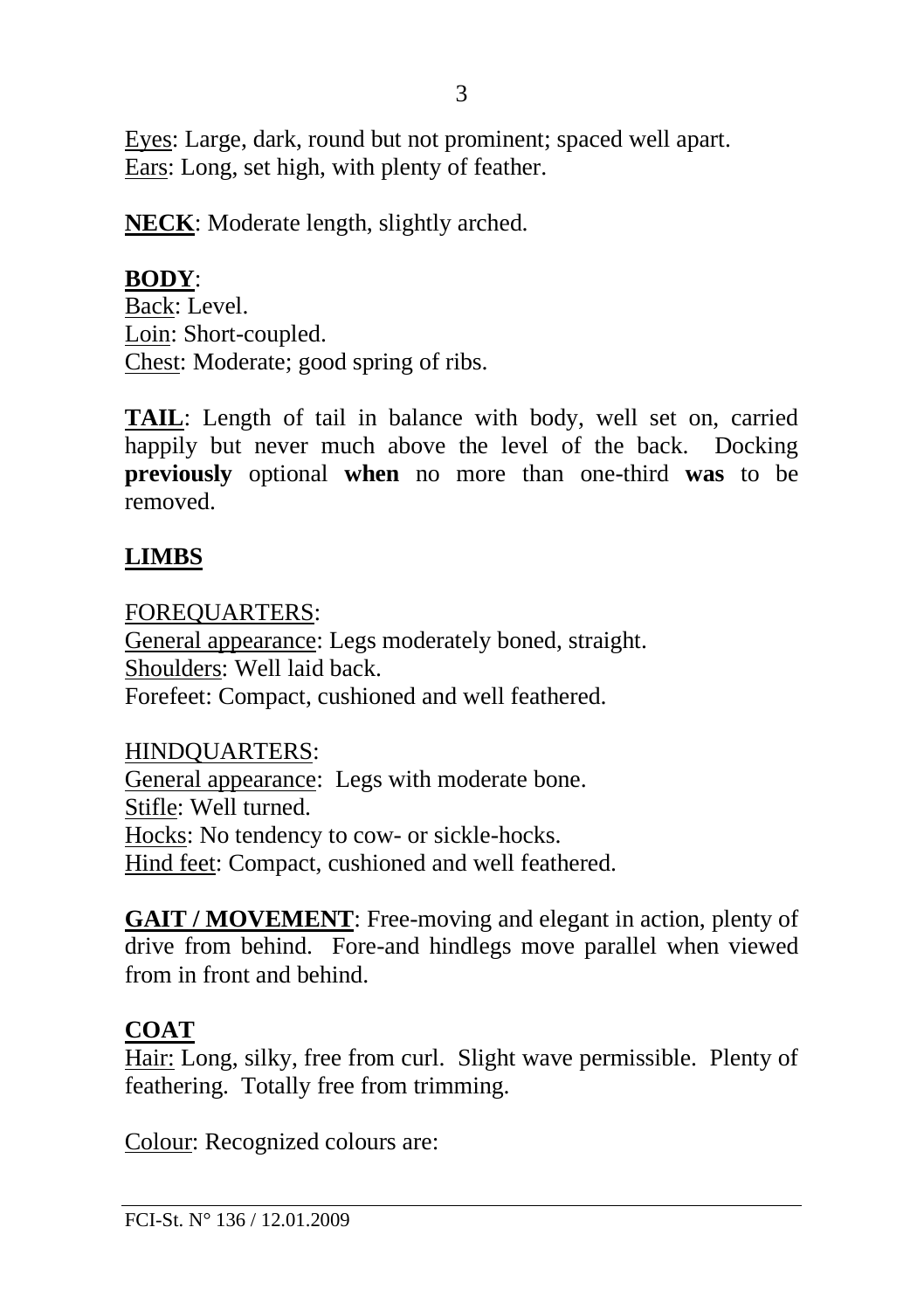- Black and Tan: Raven black with tan markings above the eyes, on cheeks, inside ears, on chest and legs and underside of tail. Tan should be bright. White marks undesirable.
- Ruby: Whole coloured rich red. White markings undesirable.
- Blenheim: Rich chestnut markings well broken up, on pearly white ground. Markings evenly divided on head, leaving room between ears for much valued lozenge mark or spot (a unique characteristic of the breed).
- Tricolour: Black and white well spaced, broken up, with tan markings over eyes, cheeks, inside ears, inside legs, and on underside of tail.

Any other colour or combination of colours highly undesirable.

**WEIGHT**: 5,4 - 8 kg (12 - 18 lbs). A small, well-balanced dog well within these weight desirable.

**FAULTS**: Any departure from the foregoing points should be considered a fault and the seriousness with which the fault should be regarded should be in exact proportion to its degree and its effect upon the health and welfare of the dog.

# **DISQUALIFYING FAULTS**:

- Aggressive or overly shy dogs.
- Any dog clearly showing physical of behavioural abnormalities.

# **N.B.**:

- Male animals should have two apparently normal testicles fully descended into the scrotum.
- Only functionally and clinically healthy dogs, with breed typical conformation should be used for breeding.